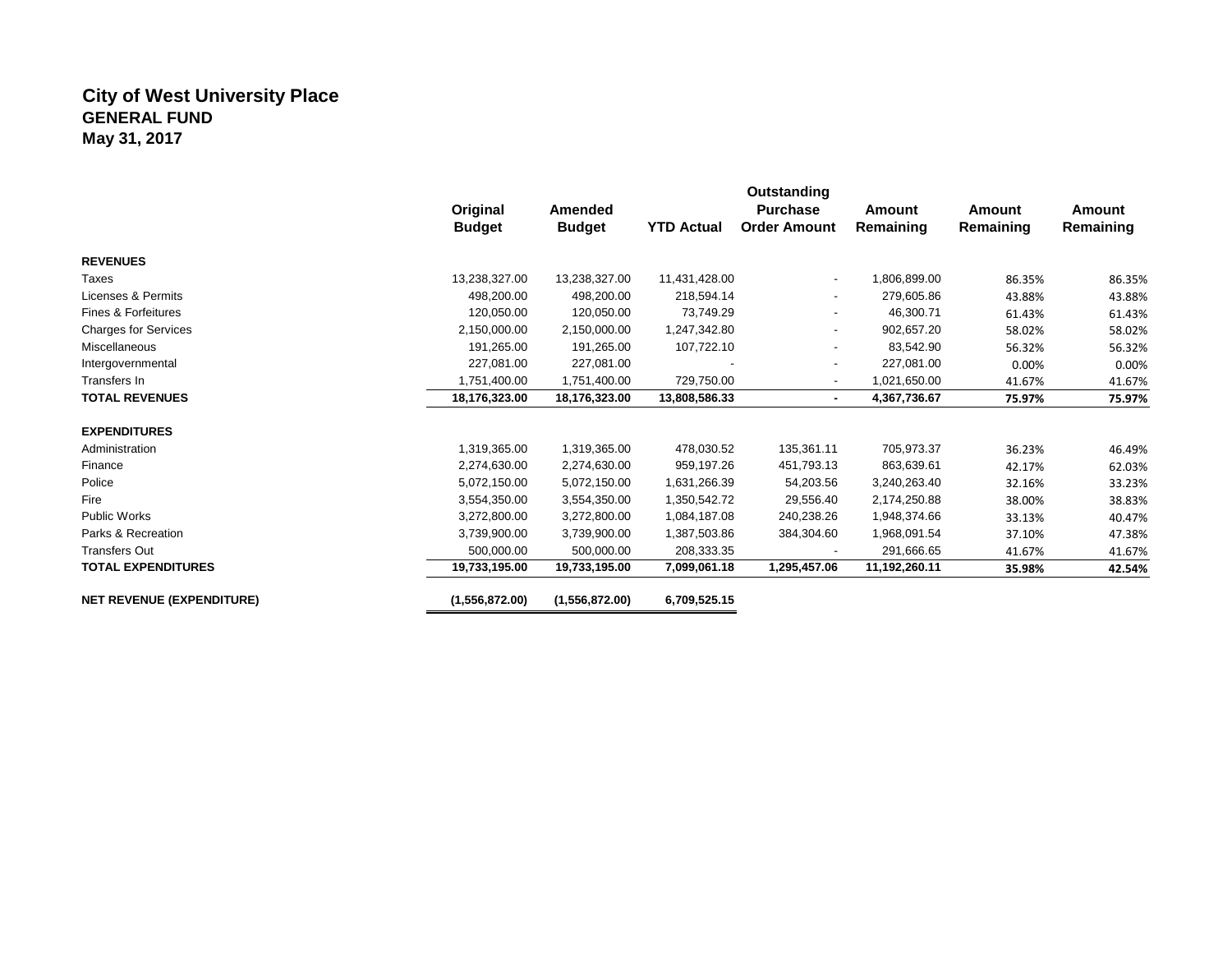# **City of West University Place WATER & SEWER FUND May 31, 2017**

|                                                   | Original<br><b>Budget</b> | Amended<br><b>Budget</b> | <b>YTD Actual</b>        | Outstanding<br><b>Purchase</b><br><b>Order Amount</b> | Amount<br>Remaining | <b>YTD Actual as</b><br>a % of Budget | YTD Actual +<br>Outstanding<br><b>Purchase</b><br>Orders as a %<br>of Budget |
|---------------------------------------------------|---------------------------|--------------------------|--------------------------|-------------------------------------------------------|---------------------|---------------------------------------|------------------------------------------------------------------------------|
| <b>REVENUES</b>                                   |                           |                          |                          |                                                       |                     |                                       |                                                                              |
| <b>Charges for Services</b>                       | 7,235,000.00              | 7,235,000.00             | 2,179,730.69             |                                                       | 5,055,269.31        | 30.13%                                | 30.13%                                                                       |
| Miscellaneous                                     | 5,000.00                  | 5,000.00                 | 5,578.81                 |                                                       | (578.81)            | 111.58%                               | 111.58%                                                                      |
| <b>TOTAL REVENUES</b>                             | 7,240,000.00              | 7,240,000.00             | 2,185,309.50             |                                                       | 5,054,690.50        | 30.18%                                | 30.18%                                                                       |
| <b>EXPENDITURES</b>                               |                           |                          |                          |                                                       |                     |                                       |                                                                              |
| Finance                                           | 276,400.00                | 276,400.00               | 99,678.57                | 25,582.62                                             | 151,138.81          | 36.06%                                | 45.32%                                                                       |
| <b>Public Works</b>                               | 4,204,600.00              | 4,204,600.00             | 1,382,736.89             | 1,617,086.80                                          | 1,204,776.31        | 32.89%                                | 71.35%                                                                       |
| <b>Debt Service</b>                               |                           |                          | $\overline{\phantom{a}}$ |                                                       |                     | $\overline{\phantom{a}}$              | $\overline{\phantom{a}}$                                                     |
| <b>Transfer To General Fund</b>                   | 1,545,500.00              | 1,545,500.00             | 643,958.35               | ۰                                                     | 901,541.65          | 41.67%                                | 41.67%                                                                       |
| Transfer to City Hall Expansion Construction Fund |                           | $\overline{\phantom{a}}$ |                          |                                                       |                     |                                       |                                                                              |
| Transfer to W&S CIP Fund                          |                           |                          |                          |                                                       |                     | $\overline{\phantom{0}}$              |                                                                              |
| <b>TOTAL EXPENDITURES</b>                         | 6,026,500.00              | 6,026,500.00             | 2,126,373.81             | 1,642,669.42                                          | 2,257,456.77        | 35.28%                                | 62.54%                                                                       |
| <b>NET REVENUE (EXPENDITURE)</b>                  | 1,213,500.00              | 1,213,500.00             | 58,935.69                |                                                       |                     |                                       |                                                                              |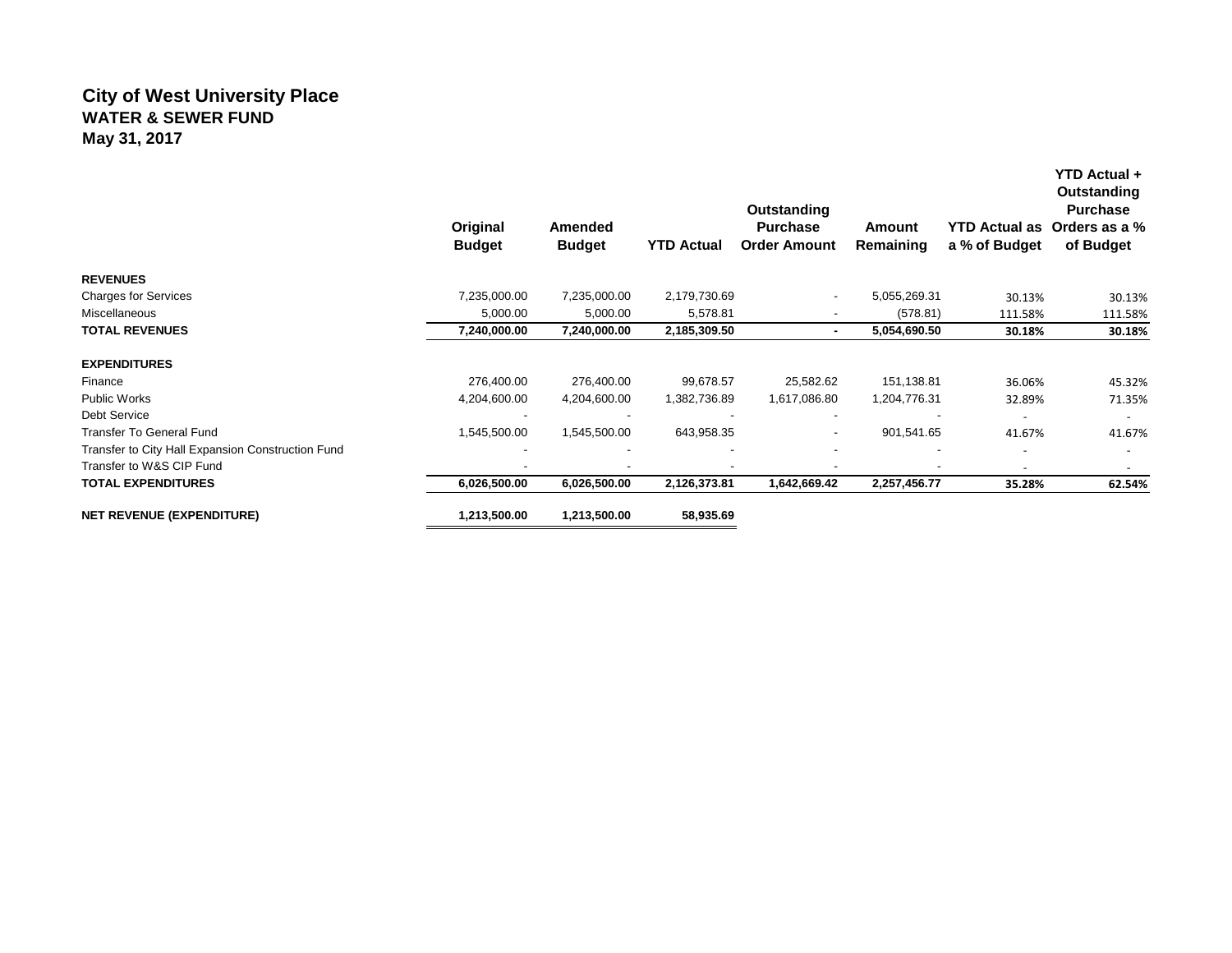## **City of West University Place SOLID WASTE FUND May 31, 2017**

|                                  | Original<br><b>Budget</b> | Amended<br><b>Budget</b> | <b>YTD Actual</b> | <b>Outstanding</b><br><b>Purchase</b><br><b>Order Amount</b> | Amount<br>Remaining | <b>YTD Actual as</b><br>a % of Budget | YTD Actual +<br>Outstanding<br><b>Purchase</b><br>Orders as a %<br>of Budget |
|----------------------------------|---------------------------|--------------------------|-------------------|--------------------------------------------------------------|---------------------|---------------------------------------|------------------------------------------------------------------------------|
| <b>REVENUES</b>                  |                           |                          |                   |                                                              |                     |                                       |                                                                              |
| Solid Waste Collection           | 1,651,000.00              | 1,651,000.00             | 552,777.71        | $\overline{\phantom{a}}$                                     | 1,098,222.29        | 33.48%                                | 33.48%                                                                       |
| Sales of Recyclables             | 3,000.00                  | 3,000.00                 | 8,357.62          |                                                              | (5,357.62)          | 278.59%                               | 278.59%                                                                      |
| Miscellaneous                    |                           |                          | 1,083.26          |                                                              | (1,083.26)          |                                       |                                                                              |
| <b>TOTAL REVENUES</b>            | 1,654,000.00              | 1,654,000.00             | 562,218.59        | $\blacksquare$                                               | 1,091,781.41        | 33.99%                                | 33.99%                                                                       |
| <b>EXPENDITURES</b>              |                           |                          |                   |                                                              |                     |                                       |                                                                              |
| <b>General Services</b>          | 1,058,100.00              | 1,058,100.00             | 353,151.49        | 226,808.40                                                   | 478,140.11          | 33.38%                                | 54.81%                                                                       |
| <b>Recycling Facility</b>        | 8,900.00                  | 8,900.00                 | 3,141.47          | 941.88                                                       | 4,816.65            | 35.30%                                | 45.88%                                                                       |
| <b>Curbside Recycling</b>        | 294,400.00                | 294,400.00               | 98,803.53         | 73,650.94                                                    | 121,945.53          | 33.56%                                | 58.58%                                                                       |
| <b>TOTAL EXPENDITURES</b>        | 1,361,400.00              | 1,361,400.00             | 455,096.49        | 301,401.22                                                   | 604,902.29          | 33.43%                                | 55.57%                                                                       |
| <b>NET REVENUE (EXPENDITURE)</b> | 292,600.00                | 292,600.00               | 107,122.10        |                                                              |                     |                                       |                                                                              |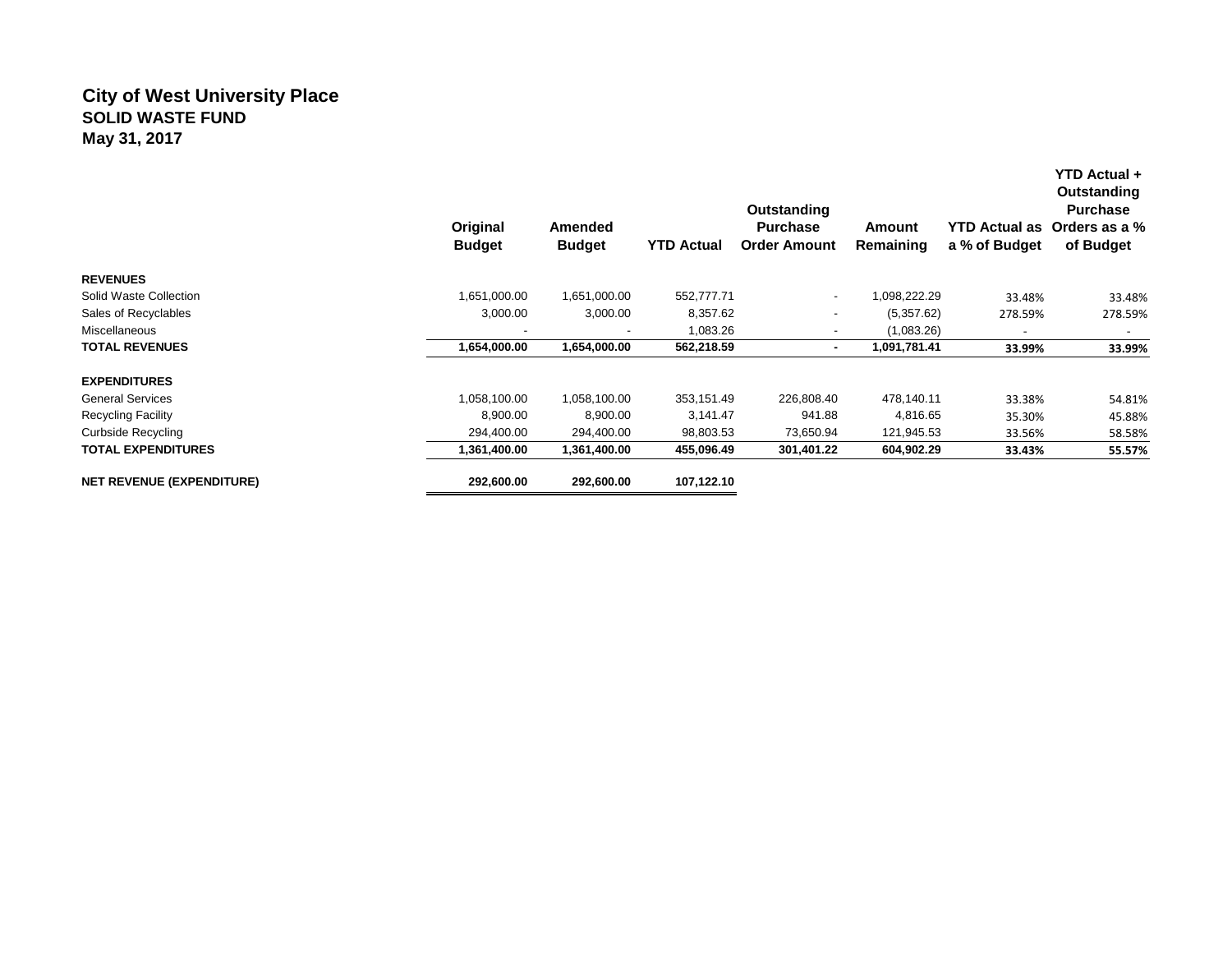## **City of West University Place TECHNOLOGY MANAGEMENT FUND May 31, 2017**

|                                             | Original<br><b>Budget</b> | Amended<br><b>Budget</b> | <b>YTD Actual</b> | Outstanding<br><b>Purchase</b><br><b>Order Amount</b> | Amount<br>Remaining | a % of Budget | Outstanding<br><b>Purchase</b><br>YTD Actual as Orders as a %<br>of Budget |
|---------------------------------------------|---------------------------|--------------------------|-------------------|-------------------------------------------------------|---------------------|---------------|----------------------------------------------------------------------------|
| <b>REVENUES</b>                             |                           |                          |                   |                                                       |                     |               |                                                                            |
| TRANSFER FROM GENERAL FUND                  | 1,301,100.00              | 1,301,100.00             | 542,125.00        | $\overline{\phantom{a}}$                              | 758,975.00          | 41.67%        | 41.67%                                                                     |
| <b>TRANSFER FROM WATER &amp; SEWER FUND</b> | 123,500.00                | 123,500.00               | 51,458.35         | $\overline{\phantom{a}}$                              | 72,041.65           | 41.67%        | 41.67%                                                                     |
| TRANSFER FROM SOLID WASTE FUND              | 45,800.00                 | 45,800.00                | 19,083.35         | $\overline{\phantom{a}}$                              | 26.716.65           | 41.67%        | 41.67%                                                                     |
| <b>EARNINGS ON INVESTMENTS</b>              |                           |                          | 1,117.84          | $\overline{\phantom{a}}$                              | (1, 117.84)         |               |                                                                            |
| <b>MISCELLANEOUS</b>                        |                           |                          | 3,159.00          | $\overline{\phantom{a}}$                              | (3, 159.00)         |               |                                                                            |
| <b>TOTAL REVENUES</b>                       | 1,470,400.00              | 1,470,400.00             | 616,943.54        | $\sim$                                                | 853,456.46          | 41.96%        | 41.96%                                                                     |
| <b>EXPENDITURES</b>                         |                           |                          |                   |                                                       |                     |               |                                                                            |
| <b>PERSONNEL</b>                            | 533,400.00                | 533,400.00               | 176,933.49        | $\overline{\phantom{a}}$                              | 356,466.51          | 33.17%        | 33.17%                                                                     |
| HARDWARE & SOFTWARE MAINTENANCE CONTRACTS   | 500,580.00                | 500,580.00               | 164,482.27        | 61,091.26                                             | 275,006.47          | 32.86%        | 45.06%                                                                     |
| TELE-COMMUNICATIONS & DATA & RADIO          | 270,000.00                | 270,000.00               | 107,452.68        | 47,585.05                                             | 114,962.27          | 39.80%        | 57.42%                                                                     |
| <b>CONSULTANTS</b>                          | 15,000.00                 | 15,000.00                | 6,157.50          | 5,390.00                                              | 3,452.50            | 41.05%        | 76.98%                                                                     |
| <b>TRAVEL &amp; TRAINING</b>                | 12,800.00                 | 12,800.00                | 1,627.23          | 6,975.00                                              | 4,197.77            | 12.71%        | 67.20%                                                                     |
| <b>TECHNOLOGY PROJECTS</b>                  |                           |                          | 12.00             |                                                       | (12.00)             |               |                                                                            |
| <b>HIGH TECHNOLOGY REPLACEMENTS</b>         | 90,000.00                 | 90,000.00                | 7,224.93          | 3,928.00                                              | 78,847.07           | 8.03%         | 12.39%                                                                     |
| <b>TOTAL EXPENDITURES</b>                   | 1,421,780.00              | 1,421,780.00             | 463,890.10        | 124,969.31                                            | 832,920.59          | 32.63%        | 41.42%                                                                     |
| <b>NET REVENUE (EXPENDITURE)</b>            | 48,620.00                 | 48,620.00                | 153,053.44        | (124, 969.31)                                         | 20,535.87           |               |                                                                            |

**YTD Actual +**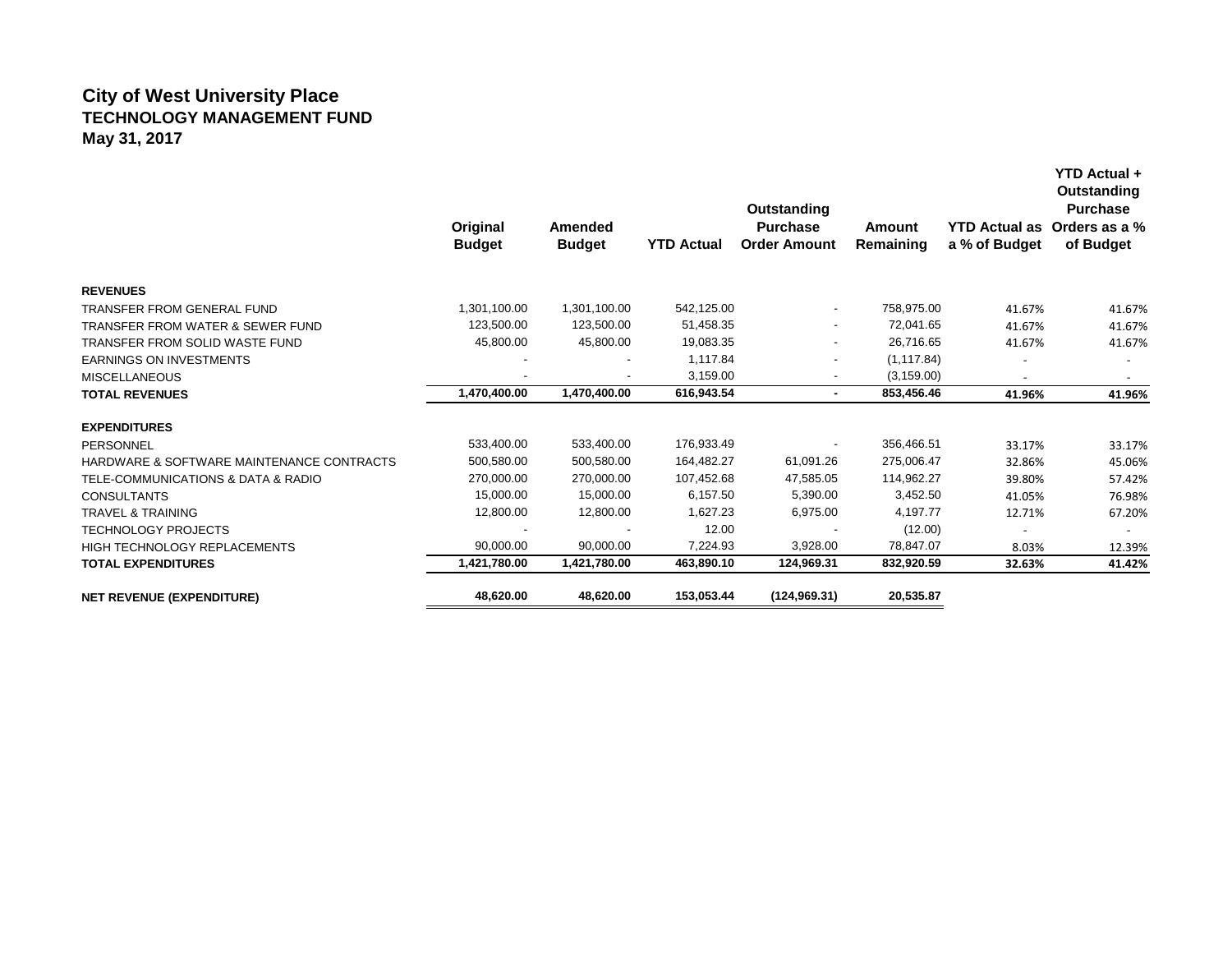## **City of West University Place VEHICLE REPLACEMENT FUND May 31, 2017**

|                                             | Original<br><b>Budget</b> | Amended<br><b>Budget</b> | <b>YTD Actual</b> | Outstanding<br><b>Purchase</b><br><b>Order Amount</b> | Amount<br>Remaining | <b>YTD Actual as</b><br>a % of Budget | Outstanding<br><b>Purchase</b><br>Orders as a %<br>of Budget |
|---------------------------------------------|---------------------------|--------------------------|-------------------|-------------------------------------------------------|---------------------|---------------------------------------|--------------------------------------------------------------|
| <b>REVENUES</b>                             |                           |                          |                   |                                                       |                     |                                       |                                                              |
| <b>TRANSFER FROM GENERAL FUND</b>           | 331,300.00                | 331,300.00               | 138,041.65        | $\overline{\phantom{a}}$                              | 193,258.35          | 41.67%                                | 41.67%                                                       |
| <b>TRANSFER FROM WATER &amp; SEWER FUND</b> | 76,000.00                 | 76,000.00                | 31,666.65         | -                                                     | 44,333.35           | 41.67%                                | 41.67%                                                       |
| TRANSFER FROM SOLID WASTE FUND              | 192,000.00                | 192,000.00               | 80,000.00         | ٠                                                     | 112,000.00          | 41.67%                                | 41.67%                                                       |
| SALE OF CITY PROPERTY                       |                           |                          | 3,100.00          |                                                       | (3,100.00)          |                                       |                                                              |
| <b>EARNINGS ON INVESTMENTS</b>              |                           | $\overline{\phantom{a}}$ | 5,880.93          |                                                       | (5,880.93)          | $\overline{\phantom{a}}$              |                                                              |
| <b>TOTAL REVENUES</b>                       | 599,300.00                | 599,300.00               | 258,689.23        | $\blacksquare$                                        | 340,610.77          | 43.17%                                | 43.17%                                                       |
| <b>EXPENDITURES</b>                         |                           |                          |                   |                                                       |                     |                                       |                                                              |
| <b>TRUCKS</b>                               | 74,000.00                 | 74,000.00                | 7,039.03          | -                                                     | 66,960.97           | 9.51%                                 | 9.51%                                                        |
| <b>OTHER EQUIPMENT</b>                      | 7,000.00                  | 7,000.00                 |                   |                                                       | 7,000.00            | 0.00%                                 | 0.00%                                                        |
| <b>TOTAL EXPENDITURES</b>                   | 81,000.00                 | 81,000.00                | 7,039.03          |                                                       | 73,960.97           | 8.69%                                 | 8.69%                                                        |
| <b>NET REVENUE (EXPENDITURE)</b>            | 518,300.00                | 518,300.00               | 251,650.20        |                                                       |                     |                                       |                                                              |

**YTD Actual +**